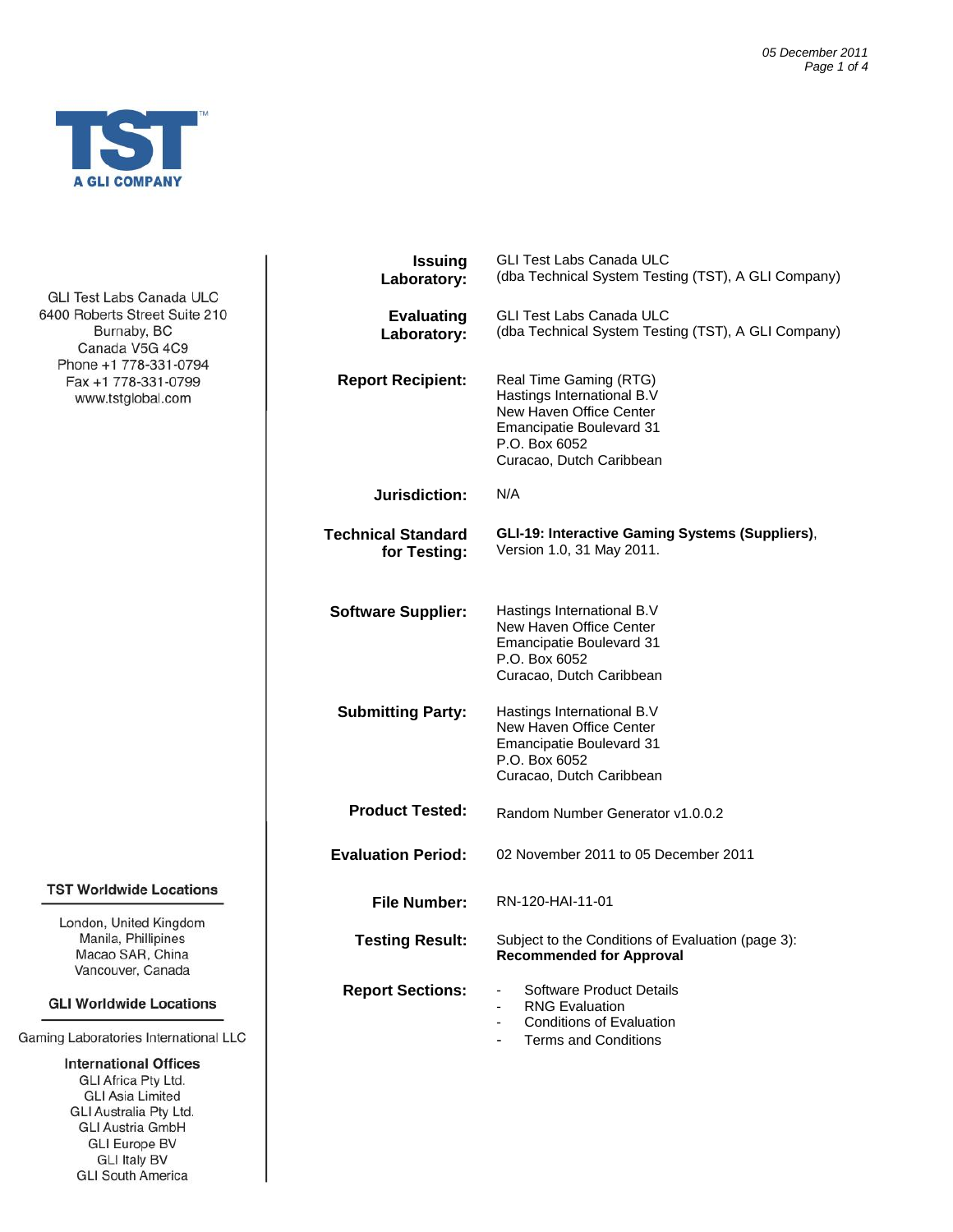

# **Software Product Details**

TST tested the Hastings International B.V (Hastings) Random Number Generator (RNG) version 1.0.0.2 for use by Real Time Gaming (RTG) to be used with standard poker games.

For version-control of Hasting's RNG v1.0.0.2, TST gathered Message Digest Five (MD5) and Secure Hash Algorithm One (SHA-1) checksums of the following software files:

| File Name | <b>MD5 Checksum</b>              | <b>SHA-1 Checksum</b>                    |
|-----------|----------------------------------|------------------------------------------|
| RNG.dll   | FEA6223F2002D8C3DA6E27A54ADF1A60 | F184C6F1D9EA36491ADDA383FA8166FF44061653 |

### **RNG Evaluation**

TST has previously performed a Core RNG Evaluation for the Hastings RNG (TST project reference number 10878) on 12 February 2009 for one sample Degree of Freedom (DOF) (i.e. DOF=51). TST's current Core RNG Evaluation was performed to confirm that the Hastings RNG has not changed since the previous evaluation and that it complies with the appointed Technical Standards.

Accordingly, TST's RNG Evaluation included (but was not necessarily be limited to) the following elements:

- · Submitted Documentation Review (Check for Changes), and
- · Source Code Comparison.

#### **General RNG Analysis**

The RNG submitted for testing is a software-based pseudo-RNG. TST has verified the RNG's period is sufficiently large and covers all possible outcomes for the games / applications to which it is connected.

The RNG algorithm requires a seed value to produce a random number. TST has verified that the method of initial seed generation and re-seeding implemented in the Hastings RNG complies with the appointed Technical Standard, and is considered to be acceptable.

The RNG implements background cycling / activity at an acceptable level, and complies with the appointed Technical Standard.

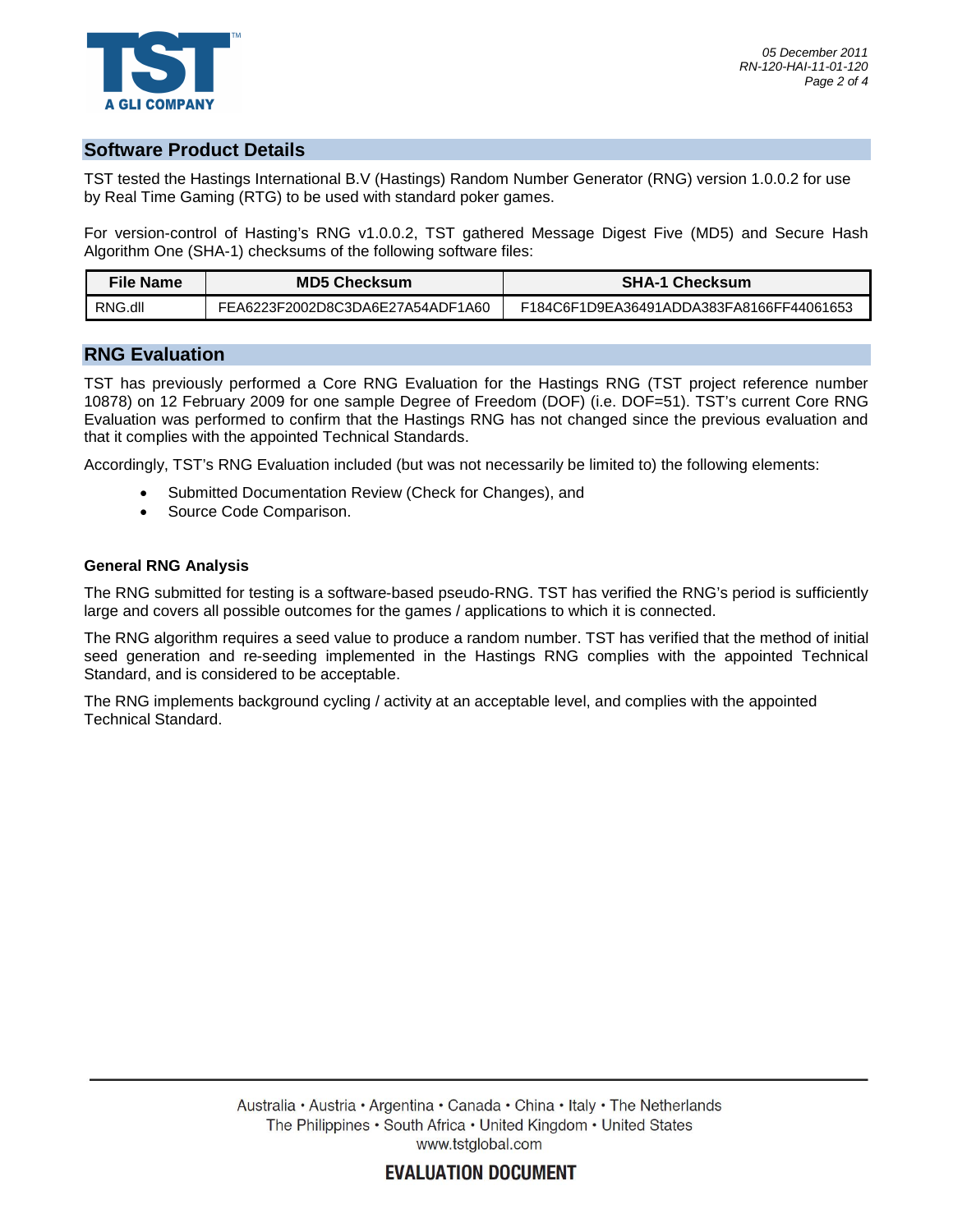

## **Conditions of Evaluation**

TST's compliance evaluation of the Hastings RNG is subject to the following limitations:

- The recipient, by its acceptance of this report or analysis, will be deemed to have acknowledged and agreed to all of the "terms and conditions" set forth below. If the recipient does not agree to all of such terms and conditions, TST withdraws the certification provided or analysis established by this report and the recipient must immediately return to TST all copies of this report and make no reference to this report for any purpose at any time.
- · TST's compliance evaluation of the Hastings RNG was related only to the technical scope of work elements discussed herein. This specifically excludes any other features or functions provided by the submission not related to these elements.
- · All testing results are based on information and materials submitted by Hastings to TST throughout the duration of the project. There are inherent limitations to performing compliance testing within a laboratory environment, and within a finite time period. As a result of these limitations, anticipating all possible configurations, scenarios and events which could potentially occur in the live environment was not feasible.
- · TST generated the checksums of the software and source code files using the methods stated below:

GLI Verify® - Verification Procedure for Files or Directories: 1. Open GLI Verify®. 2. Select the 'File' or 'Directory' radio button option. 3. Select the 'Browse' button and then choose the file or the top directory for which a signature is being requested. 4. Click the "Verify" button. 5. The current file/directory being checked will be displayed in the window. 6. The program will generate a CDCK, SHA-1 and MD5 signature and display the results in the centre window. GLI Verify® v5.1 is an application developed by **Gaming Laboratories International, LLC** (GLI) to generate CDCK, SHA-1 and MD5 signatures on files, folders, DVD, CD and Compact Flash media. GLI Verify® v5.1 can be downloaded from GLI's website at [www.gaminglabs.com.](www.gaminglabs.com) Or contact GLI Compliance at: 1-888-GLI-REGS (454-7347) or

E-Mail at [compliance@gaminglabs.com.](mailto:compliance@gaminglabs.com.)

Subject to the limitations outlined in the **Conditions of Evaluation**, it is TST's position that the evaluated elements of the Hastings RNG comply with the requirements of the applicable Technical Standard.

If you should have any questions regarding this information, please feel free to contact our office.

Sincerely,

 $\mathcal{Q}$ 

Ms. Mavis Chan Quality Assurance Administrator **TECHNICAL SYSTEMS TESTING (TST) A GLI COMPANY**

> Australia • Austria • Argentina • Canada • China • Italy • The Netherlands The Philippines • South Africa • United Kingdom • United States www.tstglobal.com

> > **EVALUATION DOCUMENT**